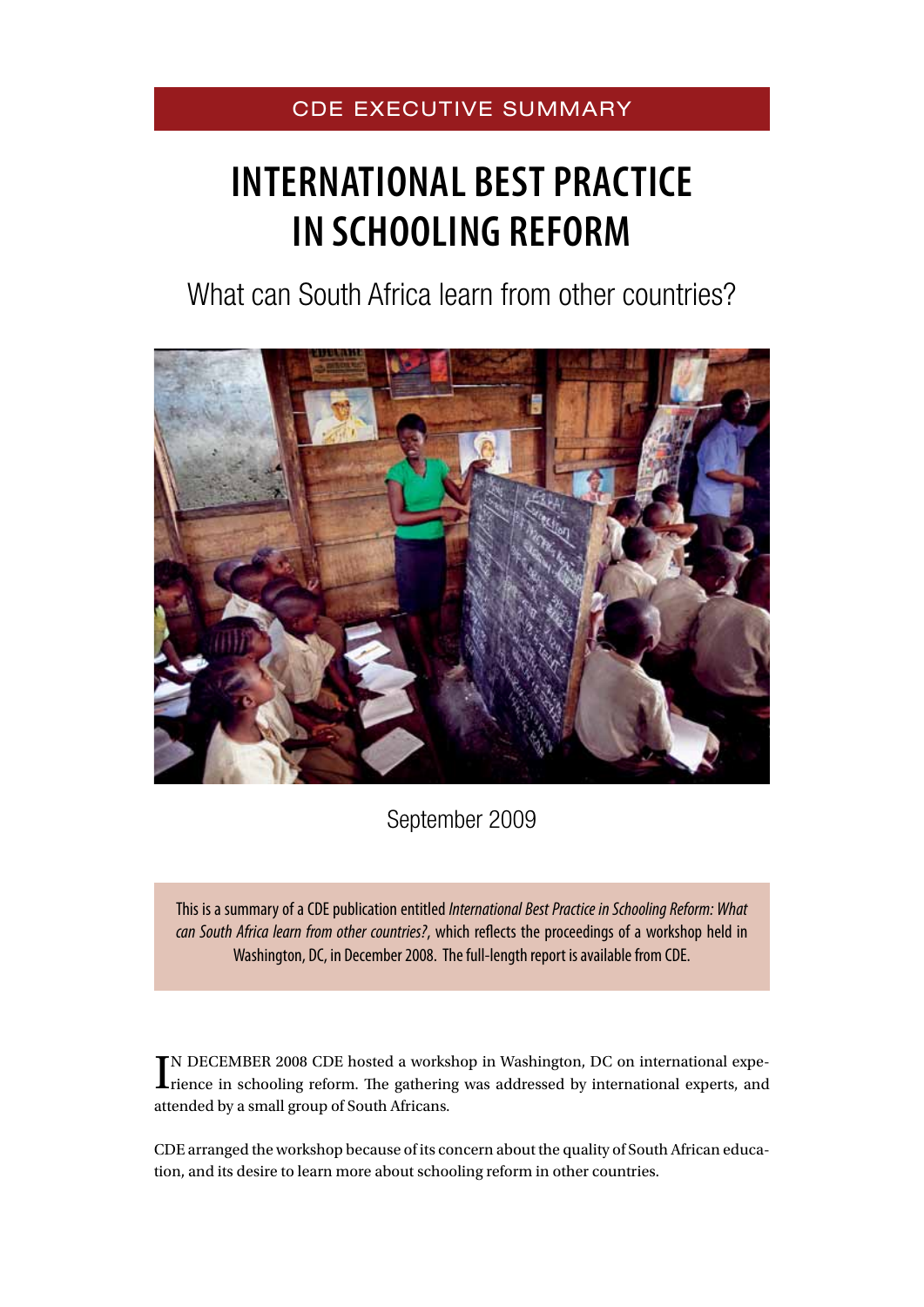

# **WHY THE SA EDUCATION SYSTEM NEEDS TO BE REFORMED**

The workshop underscored the fact that the South African education system is largely failing the community it is meant to serve. South African learners perform very badly in international tests of fundamental skills such as numeracy and literacy. This means that the education system is not providing most learners with the skills they need to find jobs.

Recent studies have shown that economic growth in a country is closely linked to the cognitive skills of its citizens. Poor education in South Africa is a serious constraint on improved rates of inclusive economic growth, which is vital to combat poverty. Moreover, the gap between the few who receive a good education and the many who do not perpetuates social and economic inequality, and limits national development.

The problem is not one of a lack of funding. South Africa spends substantially more on education than most low- and middle-income countries whose school systems significantly outperform ours. Nor is the problem one of access, because school enrolment levels in South Africa are very high. What we have is a serious problem of performance and efficiency: South Africans are receiving a very poor return on a substantial investment.

#### **K ey lessons from the workshop**

South Africa is not unique. Many countries have tried to reform their education systems, and those programmes have been intensively studied. We can, and must, learn from their experiences. What are the key lessons from this workshop?

#### **The central objective of reform must be to improve learning outcomes**

The only way to improve outcomes is to improve the quality and quantity of instruction in the classroom. Steps must be taken to improve teaching methods, classroom management, and curricula. Above all, teaching time and the quality of teaching must be maximised.

#### **The quality of an education system is mainly determined by the quality of its teachers**

Good teachers are the main determinants of learner performance.A few years with a good teacher can transform the performance of even the most disadvantaged learners. This can play a major role in eradicating socio-economic backlogs and reducing inequality.

Effective schooling systems need to attract and retain talented teachers, and improve their knowledge and teaching skills. Teachers should be adequately supported, and their performance should be closely monitored. Teachers who do not meet required standards must be encouraged to leave the system, thus making way for others. Teaching must be regarded as a prestigious profession, and good teachers should be rewarded.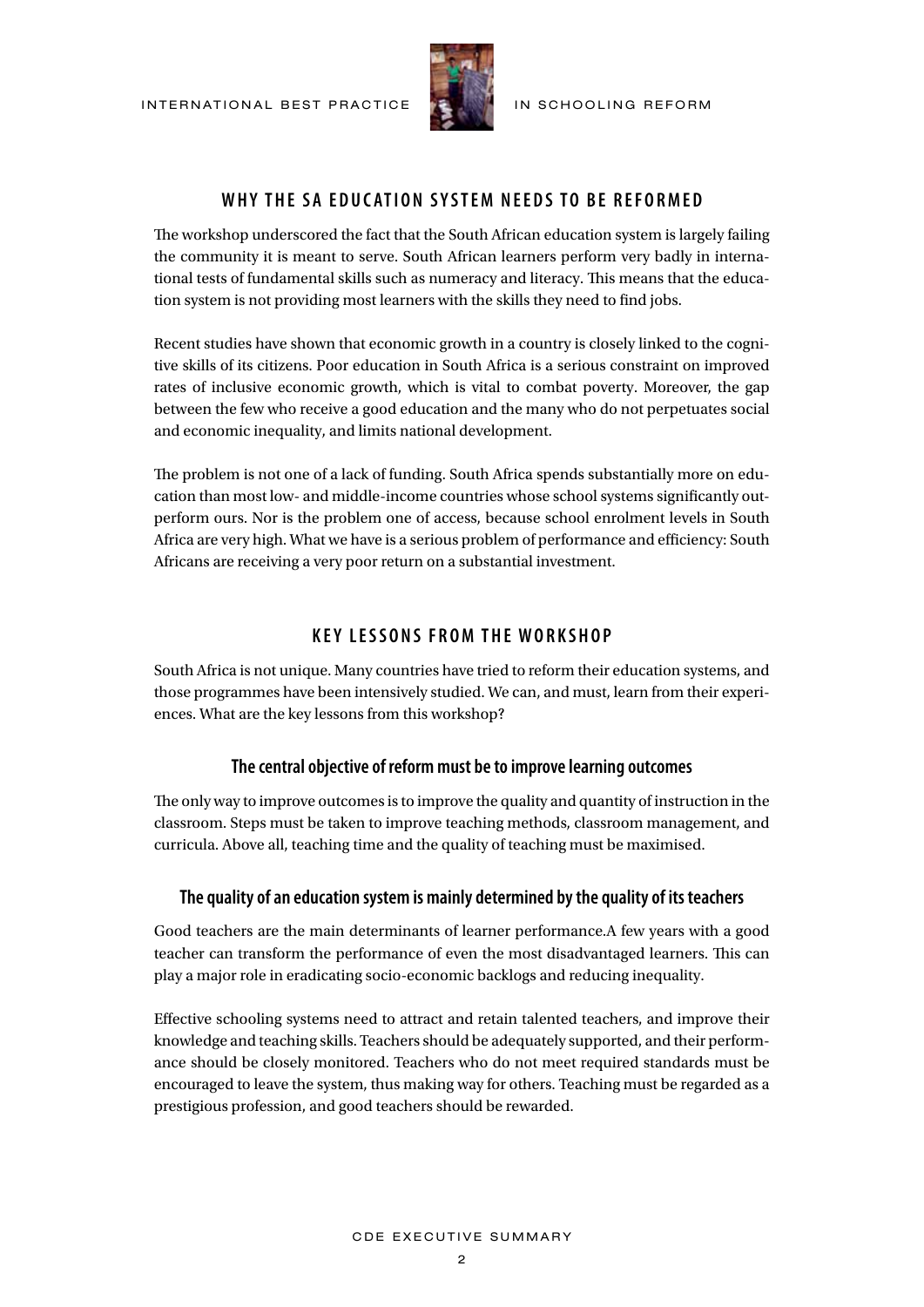

#### **No children should be left behind**

Effective schooling systems must ensure that every child has the opportunity to succeed. Weaker schools must be supported. This requires efficient monitoring systems and effective intervention programmes.

#### **Schools need strong leaders**

Top systems recruit and train excellent principals.

#### **Reformers must pay careful attention to institutional and political factors**

School systems are generally large and have many stakeholders, including parents; teachers; learners; local, regional and national bureaucracies; and private interests. Many potentially valuable reforms are thwarted by resistance from one or more stakeholders. Teachers' unions, for example, often oppose systematic assessments of teacher performance. As a result, successful reforms require careful political and diplomatic work aimed at removing obstacles to positive change, and securing support for it.

#### **Reforms must keep pace with capacity**

Many reform strategies add to demands on schools without increasing capacity, thus complicating and slowing the processes they are intended to improve. Inefficient processes and poorly performing people need to be removed. Innovations are less likely to work if they are tacked on to failing systems; therefore, reformers need to pay close attention to the problems and dynamics of practical implementation.

#### **Competition can play a significant role in improving performance**

Competition between public and private schools benefits both sectors, and lowers costs across the board. Major benefits can be obtained from various forms of private education, including private education for the poor.

Religious and faith-based schooling can also play a significant role. Schools need not be entirely public or private; there are privately operated but publicly owned schools in several countries.

#### **Funding should follow learners**

At least some funding should go to parents (in the form of vouchers), and move with their children to schools of their choice. This would empower parents, and compel schools to improve their performance or risk losing teachers and resources.

#### **Public–private partnerships can play a major role in education reform**

Broader society has a strong interest in an effective schooling system. As a result, powerful public–private partnerships can be mobilised, which can play a significant role in designing,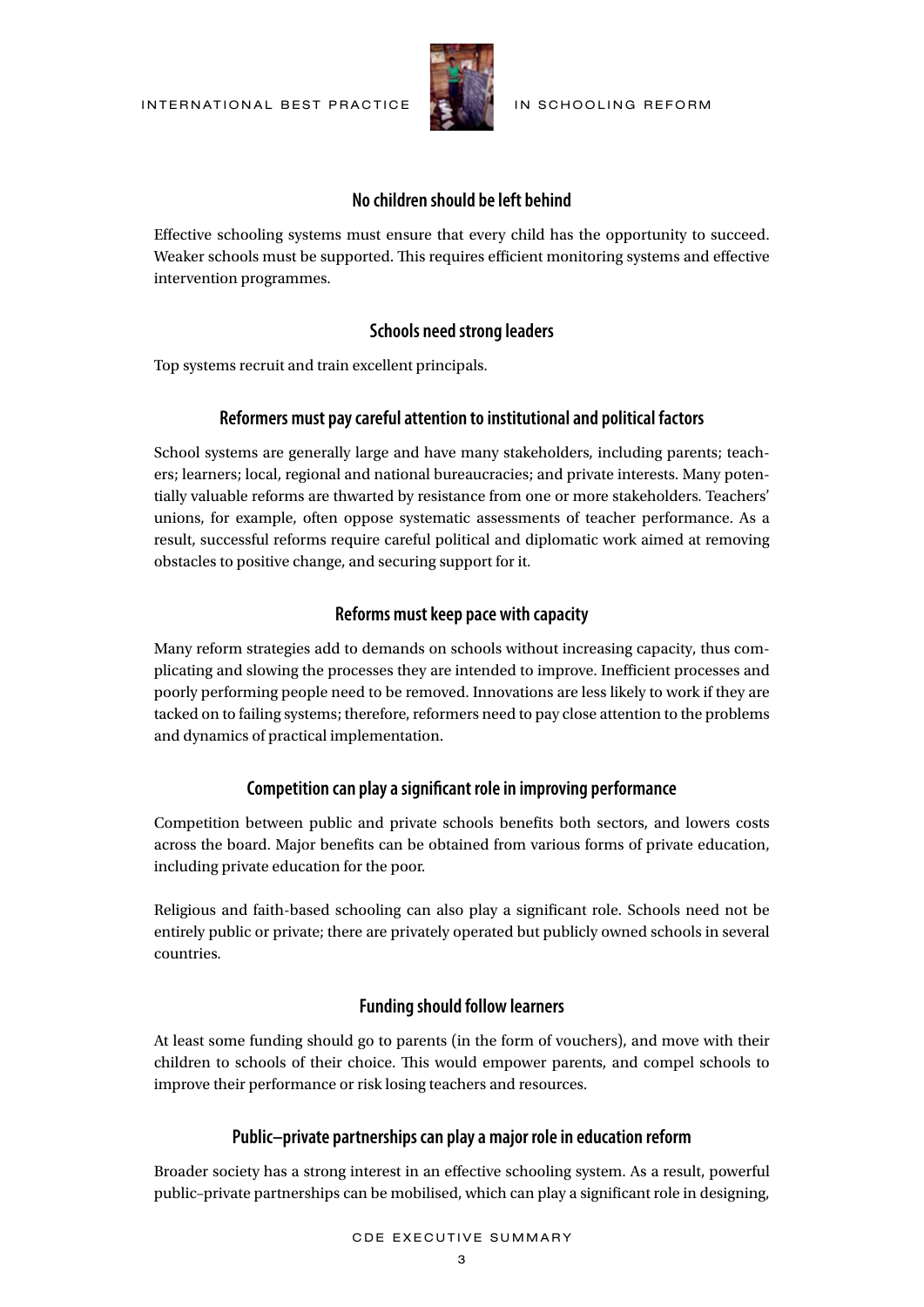

introducing, and supporting reform initiatives. These are especially valuable if they are based on mutual trust; pilot programmes are introduced which are suitable to be taken to scale; and if capacity is mobilised to strengthen implementation.

#### **Corporations and foundations can also play a significant role**

Private companies (and large foundations) can provide valuable technical and other support. They typically have high levels of expertise in gathering and evaluating data, including monitoring systems, and are administratively efficient. They can therefore help school administrations to run in more goal-oriented and efficient ways.

#### **Accurate data plays a vital role**

Every successful schooling system assesses the performance of teachers, learners, and schools. This information is essential for monitoring the performance of various aspects of the system, and achieving greater accountability. It also enables countries to measure their performance against international standards.

Excellent teachers can only be rewarded if administrators have some way of establishing who they are. Gathering the right data efficiently and accurately, analysing it well, and making it available rapidly, can help schools, teachers and officials to identify many forms of inefficiencies as well as successes, and intervene where this is needed. Accurate performance data also helps parents to choose the best schools for their children.

#### **Every school must receive the resources it is entitled to**

Sometimes basic inputs and resources do not reach all schools. Ensuring that they do can be a powerful change mechanism. Schools, parents, and communities should know what resources their schools are meant to receive, and be able to act when they are not delivered or used inappropriately.

### **P opular inter v entions often d on't succee d**

Popular interventions such as simply spending more money, reducing class sizes, and giving schools greater autonomy in designing the learning process have not been consistently successful. Countries that spend relatively less often perform well, because what they do spend is spent well.

#### **WHY GOOD IDEAS ARE OFTEN NOT IMPLEMENTED**

Poor schooling systems are the way they are because some people are benefiting from them. Therefore, the first step reformers need to take is to examine why the system is working the way it does. This is necessary in order to work out what is feasible (given competing interests) rather than basing policy on rational or optimal but practically unattainable ideals.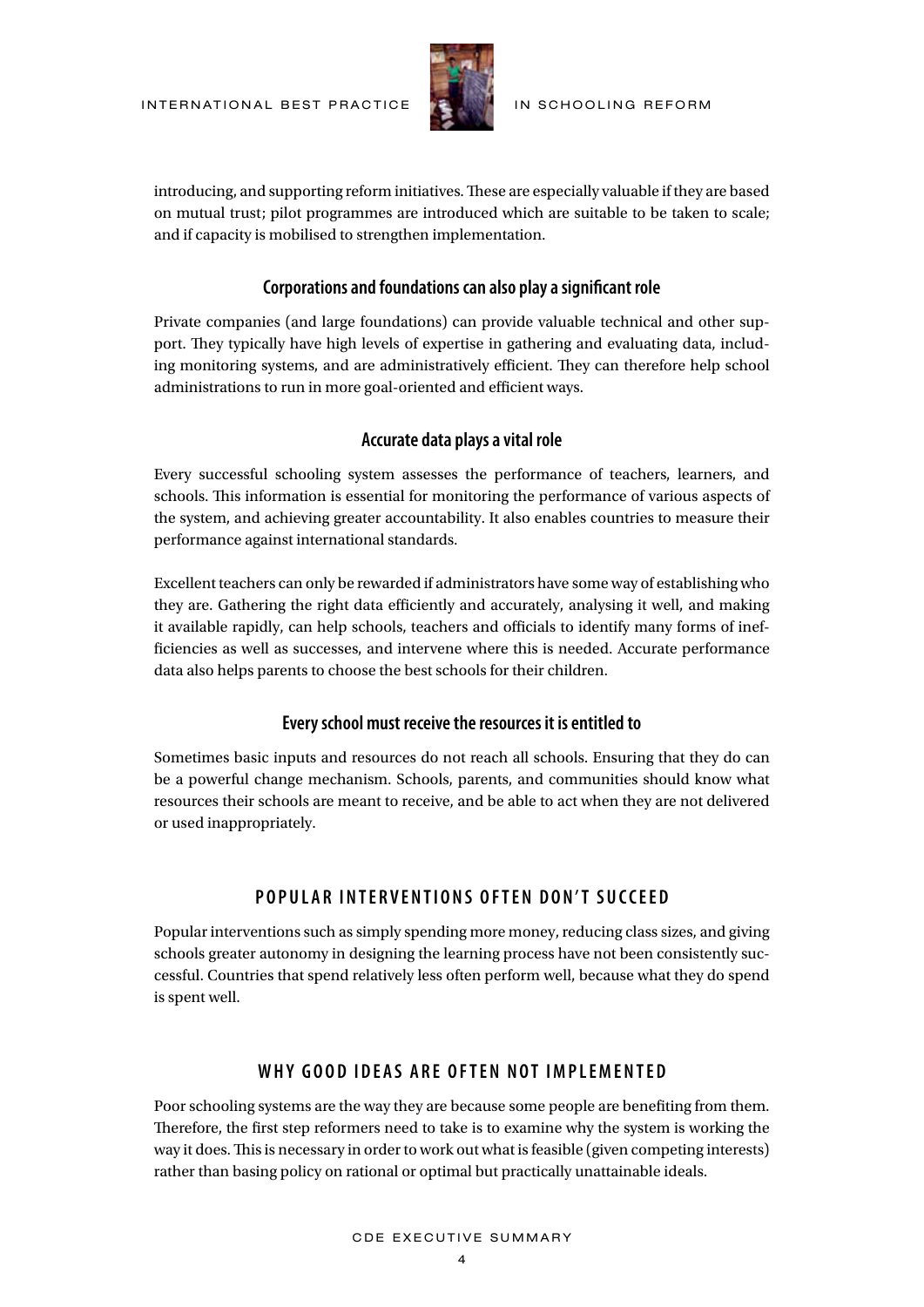

## **a v ital national challenge**

The workshop produced a compelling set of good ideas about how to move South Africa's struggling education system in the right direction.

There is growing consensus on the need to fundamentally improve the performance of the South African education system. What is vital as we move forward is that decision-makers focus on the right priorities. Many countries have tried to reform and yet focused on the wrong issues, which then result in failure.

The words of Luis Crouch, international education expert and long-standing technical advisor to the South African Department of Education, are worth repeating: 'South African policy-makers need to focus on the real issues in education reform, and turn away from the non-issues. The real issues are the poor quality of education, and the unequal distribution of quality. The non-issues are access to schooling, and completion rates.'

Addressing issues of quality will require debates about how to teach, who should teach, and how to run schools effectively.

The international evidence shows that determined interventions which are properly focused and managed can lead to real improvements within a few years. A significantly improved schooling system would be a national asset, producing people better suited to the world of work, thus reducing unemployment, poverty and inequality, and creating a more prosperous society.

Reforming the South African public schooling system is not a secondary or peripheral issue – it is vital to national development. Successful reform will be difficult, and will require vision, staying power, managerial competence, and political courage. South Africa's future success requires a greatly improved schooling system.